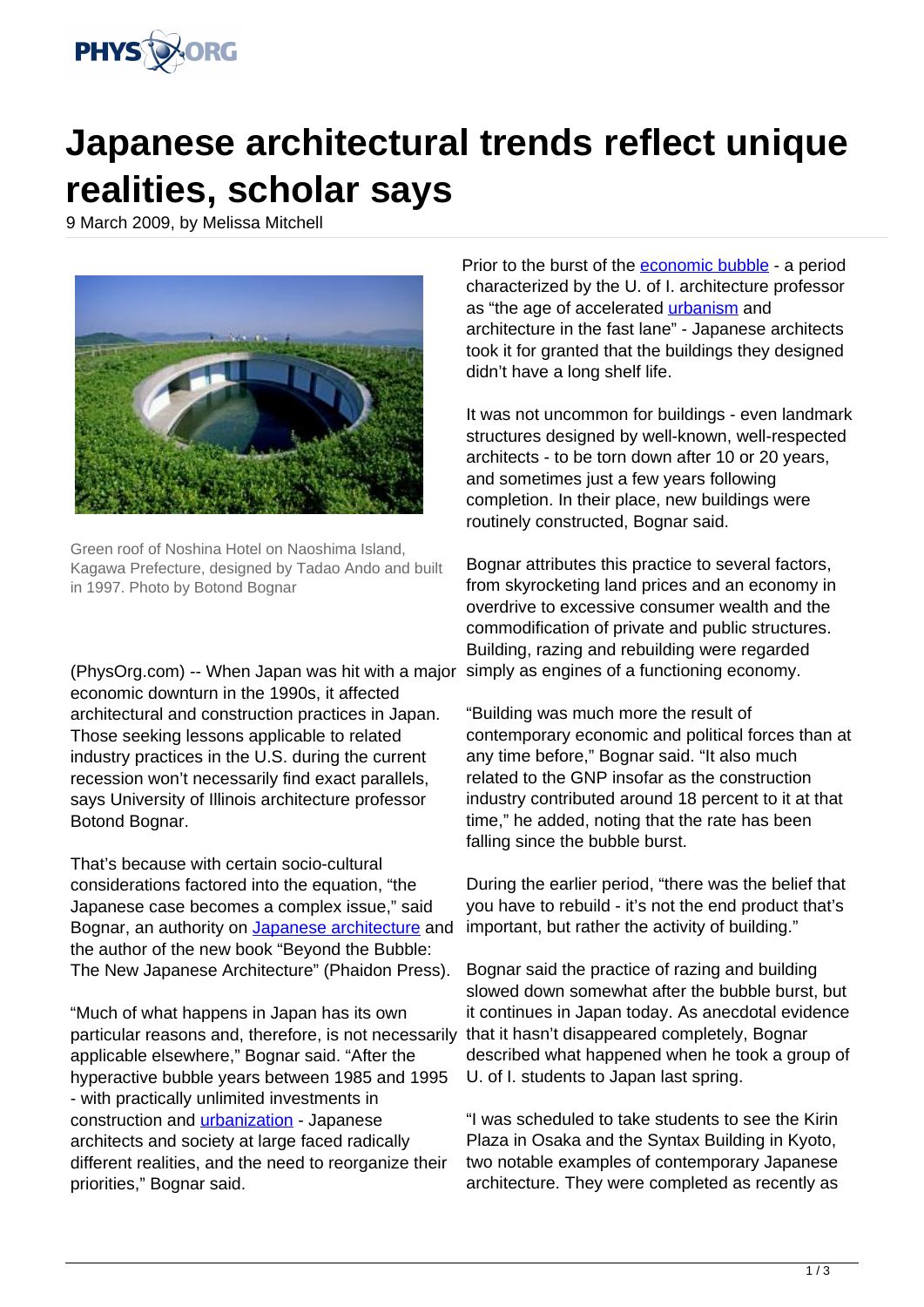

1987 and 1990, respectively, from the designs of internationally acclaimed architect Shin Takamatsu. carbon emissions, Japan's movement toward

"But when we got to the Kirin Plaza, it was being demolished. And at the Syntax, no building; it was already gone."

Bognar noted that within the context of traditional culture, architecture in Japan has long been regarded as "part of the natural forces," meaning that the ritual rebuilding of Shinto shrines and other edifices on a regular basis reflected beliefs about the cyclical renewal of nature.

"Modern-day architectural practices thus appear to parallel these ancient customs that were derivative of the philosophy 'all things must pass.' " Even so, he noted, "no one should assume that any of today's extensive changes in the built environment are truly related to ancient rituals or customs; these are the product of advanced technologies - new developments are indeed the result of powerful economic forces, political interests and contemporary lifestyles."

A more tangible characteristic that post-bubble Japan shares in common with the current recession-rooftops. restrained U.S. architectural landscape is that "much less is built in Japan today."

"With huge investments in building (during the bubble years), there was an abundance of largescale and significant projects - such as the Kirin Plaza - regarded as 'cultural buildings.' And wellto-do companies built 'PR buildings,' with theaters, exhibition galleries, restaurants. The late 1980searly 1990s also were the times when such architects as Tadao Ando, Fumihiko Maki, Itsuko Hasegawa, Toyo Ito and others reached the epitome of their creativity and turned out numerous architects, builders and consumers of their designs pieces of truly world-class architecture. Perhaps not can take to the bank. paradoxically, this was also the 'golden age of Japanese architecture and design.' "

Another architectural trend in Japan during the postbubble years and one gaining ground rapidly in the United States is a keen interest in sustainability. In Japan, the reasons for embracing so-called "green" building practices weren't entirely driven by the economy. Just as today's U.S. interest in green building is fueled by potential future

monetary savings and an interest in reducing increased sustainability was complex and multifaceted. Again, cultural issues played a role.

Architects increasingly place an emphasis on "how to engage nature as an aesthetic and a means to provide eco-friendly architecture," Bognar said. "Companies such as Nikken Sekkei Ltd. have a long history of emphasizing sustainable practices, but after the burst of the bubble, they become much more active in this area."

"The result is often a return to traditional materials, or finding new ways of using traditional materials such as wood, paper, bamboo and dry reeds," he said.

"They also have begun using new materials that types of glass, alloys, synthetic fibers and fabric, heat insulation." Other changes emphasizing energy savings and sustainability include designing buildings that are partially, or when possible, fully underground, or with landscaped and green

"There also is a continued movement to discover the simple," he said.

" 'Less is more' is coming to the forefront in Japan. There is now a growing interest in what I would call 'earthly,' or down-to-earth innovation in the poetics of the ordinary. The framework has become how to provide quality architecture with limited means."

And that is a lesson that post-U.S.-bubble

Provided by [University of Illinois](/tags/university+of+illinois) at Urbana-Champaign